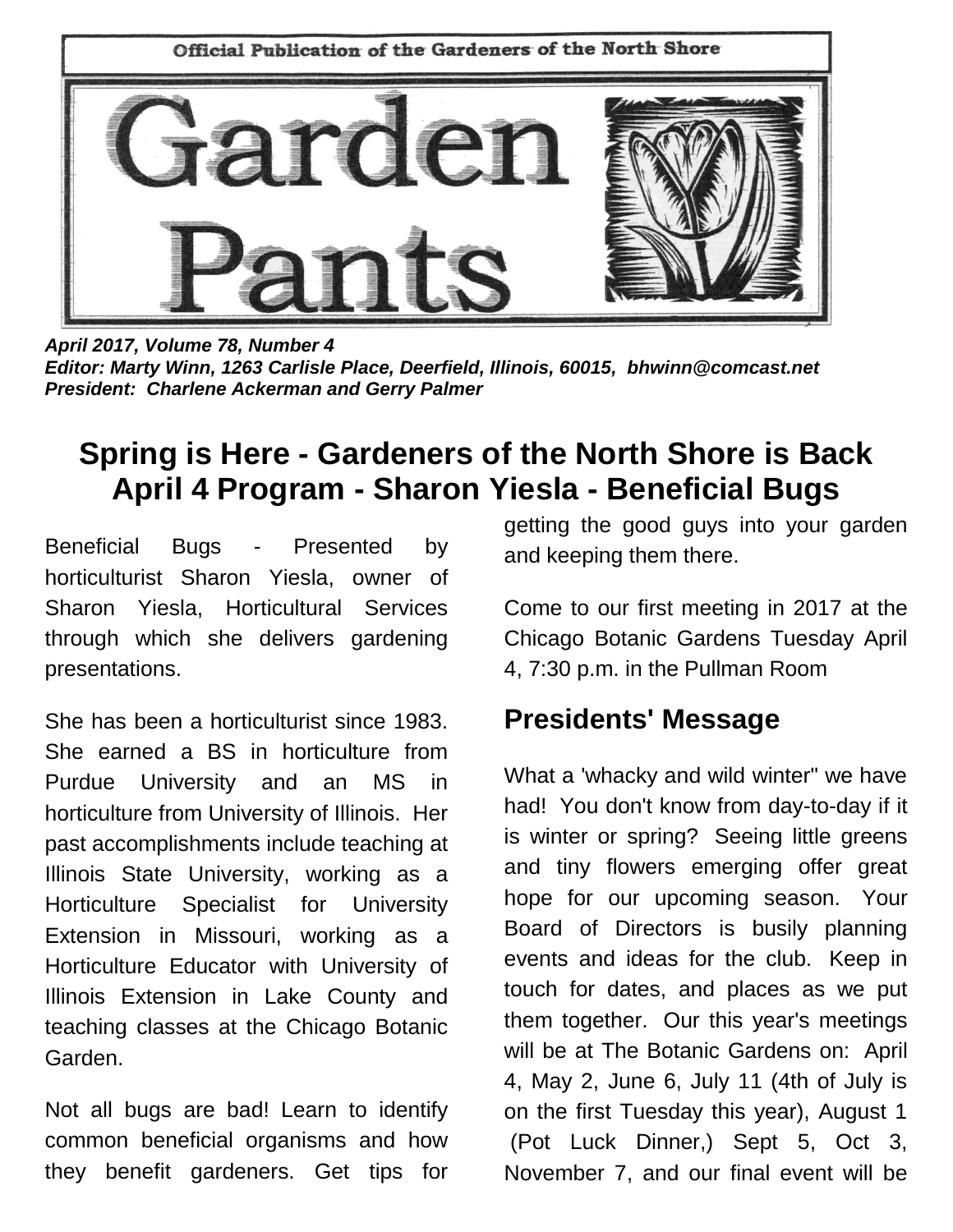our Winter Banquet on December 5. Mark your calendars for these meeting dates.

Red's Garden Center offers some interesting workshops, check their website for future events. This month, there is a container workshop, on Saturday, April 8,cost is \$20.00 Arbor Day is celebrated on the last Friday in April. If any of our members know of a friend or neighbor who might enjoy our group, will you bring them to a meeting? We are hoping for some new faces to partake in the club activities ,and to hear our speakers. Thanks to Karen Finerman for planning the year for us.

Looking forward to seeing all of our club members and guests on Tuesday, the 4th.

**Regards, Charlene Ackerman & Gerry Palmer, Co-Presidents**

**\_\_\_\_\_\_\_\_\_\_\_\_\_\_\_\_\_\_\_\_\_\_\_\_\_\_\_\_\_\_\_\_**

# **Spider plant contest**

The spider plant is the plant chosen for the Fred Ritter plant contest at the Flower Show at the CBG (Aug 12-13)

They will be given out at the April meeting. Grow them indoors and bring them to the August show. See the article in this newsletter on how to care for them.

### **FUTURE PROGRAMS - Karen Finerman**

May: 2 - Jeanne Nolan -- channel 11 celebrity June 6 - Karen Finerman -- July 11 - Theresa Cichochi --Northbrook village arborist-- walk in McDonald **Woods** August: Garden show at the CBG (Aug 12-13) - picnic (August 1) September 5 - Jill Selinger-- CBG instructor October 3 - Rory Klick -- CLC Instructor November 7 - Kathryn Gilbert, local landscape architect December 5 - Banquet

**\_\_\_\_\_\_\_\_\_\_\_\_\_\_\_\_\_\_\_\_\_\_\_\_\_\_\_\_\_\_\_\_\_\_\_\_\_\_\_\_\_\_\_\_\_\_\_\_\_\_\_\_\_\_\_\_**

**\_\_\_\_\_\_\_\_\_\_\_\_\_\_\_\_\_\_\_\_\_\_\_\_\_\_\_\_\_\_\_\_\_\_\_\_\_\_\_\_\_\_\_\_\_\_\_\_\_\_\_\_\_\_\_\_\_\_\_\_\_\_**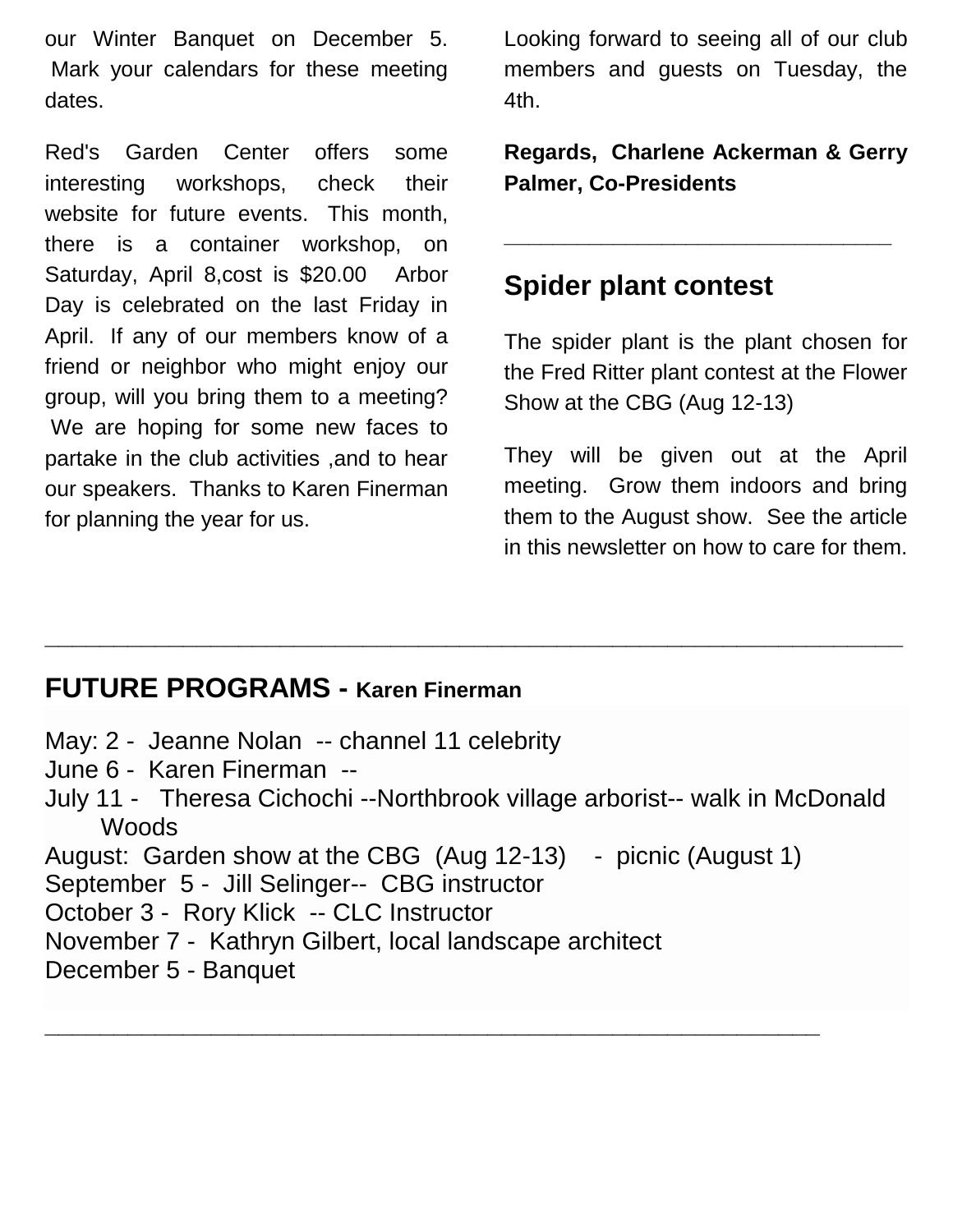# **Spider Plant Care: Gardening Tips For Spider Plants**



By Nikki Tiley (Author of [The Bulb-o-licious Garden](http://www.lulu.com/spotlight/niphipps70)<sup>[1]</sup>)

The spider plant (*Chlorophytum comosum*) is considered one of the most adaptable of houseplants and the easiest to grow. This plant can grow in a wide range of conditions and suffers from few problems, other than brown tips. The spider plant is so named because of its spider-like plants, or spiderettes, which dangle down from the mother plant like spiders on a web. Available in green or variegated varieties, these spiderettes often start out as small white flowers.

### **Gardening Tips for Spider Plants and General Spider Plant Care**

Caring for spider plants is easy. These tough plants tolerate lots of abuse, making them excellent candidates for newbie gardeners or those without a green thumb. Provide them with [well-drained soil](https://www.gardeningknowhow.com/garden-how-to/soil-fertilizers/soilless-growing-mediums.htm) <sup>[2]</sup>and bright, indirect light and they will flourish. Water them well but do not allow the plants to become too soggy, which can lead to [root rot](https://www.gardeningknowhow.com/plant-problems/disease/treating-root-rot-gardening-tips-for-housplants.htm) <sup>[3]</sup>. In fact, spider plants prefer to dry out some between waterings.

When caring for spider plants, also take into account that they enjoy cooler temperatures — around 55 to 65 F. (13-18 C.). Spider plants can also benefit from **[occasional pruning](https://www.gardeningknowhow.com/houseplants/spider-plant/pruning-spider-plants.htm)** [4], cutting them back to the base.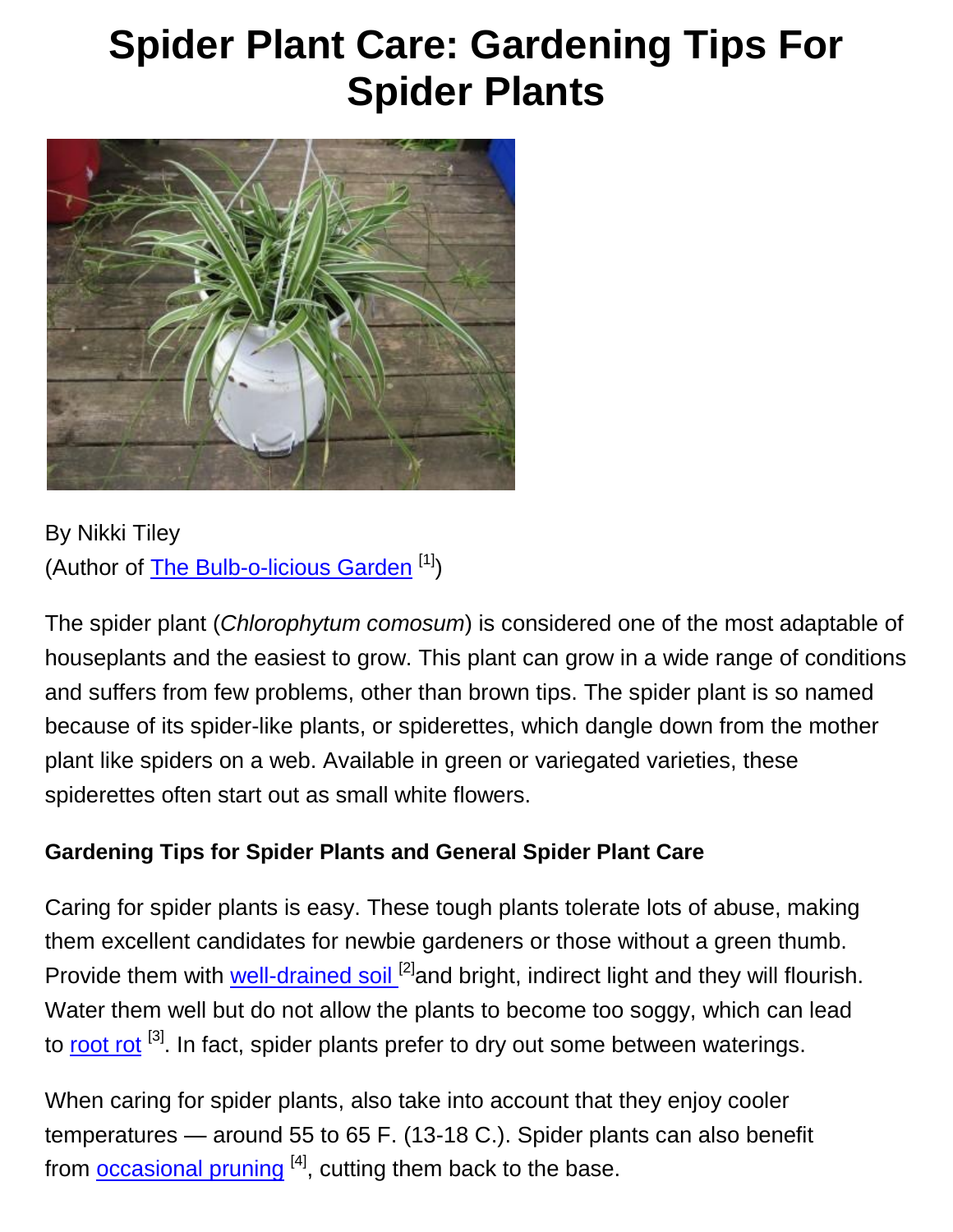Since spider plants prefer a semi-potbound environment, repot them only when their large, fleshy roots are highly visible and watering is difficult. Spider plants can be easily propagated as well through division of the mother plant or by planting the small spiderettes.

### **Spider Plant Spiderettes**

As daylight increases in spring, spider plants should begin producing flowers, eventually developing into babies, or spider plant spiderettes. This may not always occur, however, as only mature plants with enough stored energy will produce spiderettes. Spiderettes can be rooted in water or soil, but will generally yield more favorable results and a stronger root system when planted in soil.

Ideally, the best method for rooting spider plant spiderettes is by allowing the plantlet to remain attached to the mother plant. Choose a spiderette and place it in a [pot of](https://www.gardeningknowhow.com/garden-how-to/soil-fertilizers/soilless-growing-mediums.htm)  [soil](https://www.gardeningknowhow.com/garden-how-to/soil-fertilizers/soilless-growing-mediums.htm)<sup>[2]</sup> near the mother plant. Keep this well watered and once it roots, you can cut it from the mother plant.

Alternatively, you can cut off one of the plantlets, place it in a pot of soil, and water generously. Place the pot in a ventilated plastic bag and put this in a bright location. Once the spiderette is well rooted, remove from the bag and grow as usual.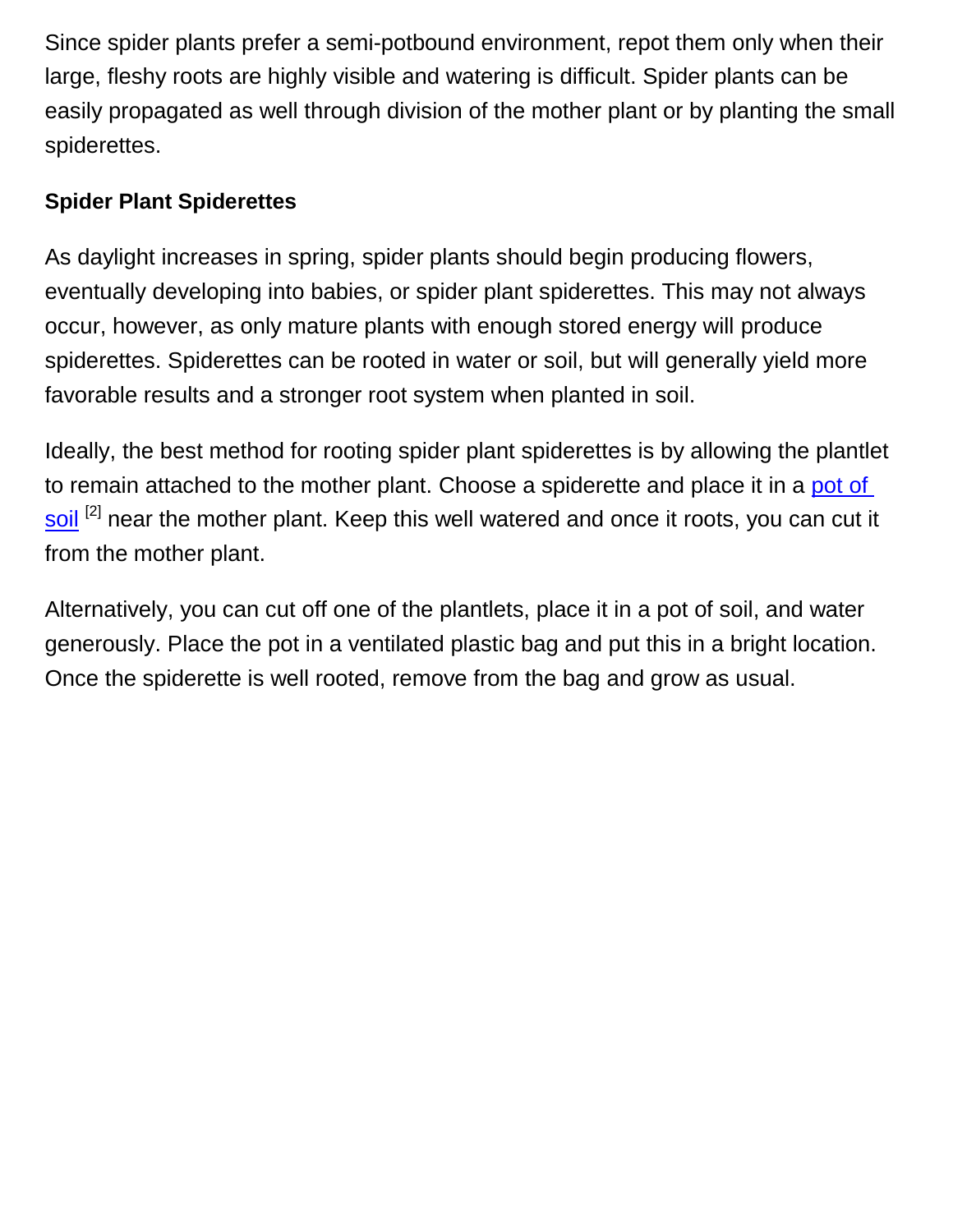**Terrariums - from Pasquesi Garden Center Web site**



Learn how to create a miniature 'jungle in a jar'.

All you need to build a terrarium is a good balance of plants, water, light and soil. This 'jungle in a jar' acts as a miniature ecosystem that teaches the basic concept of rainfall. As water accumulates in the soil, light causes this water to evaporate, causing small water droplets to cling to the sides of the container. As the drops get larger, they slide off the sides and fall back into the soil. When the water passes through the layer of charcoal, the impurities are trapped and the water is cleaned for the next cycle. A healthy terrarium will continue like this... in the same way that rain works in our environment. Give this DIY project a try! It's a hands-on way to teach children about the everyday workings of our natural world while having fun playing in the dirt. You can enjoy plants are sculpture with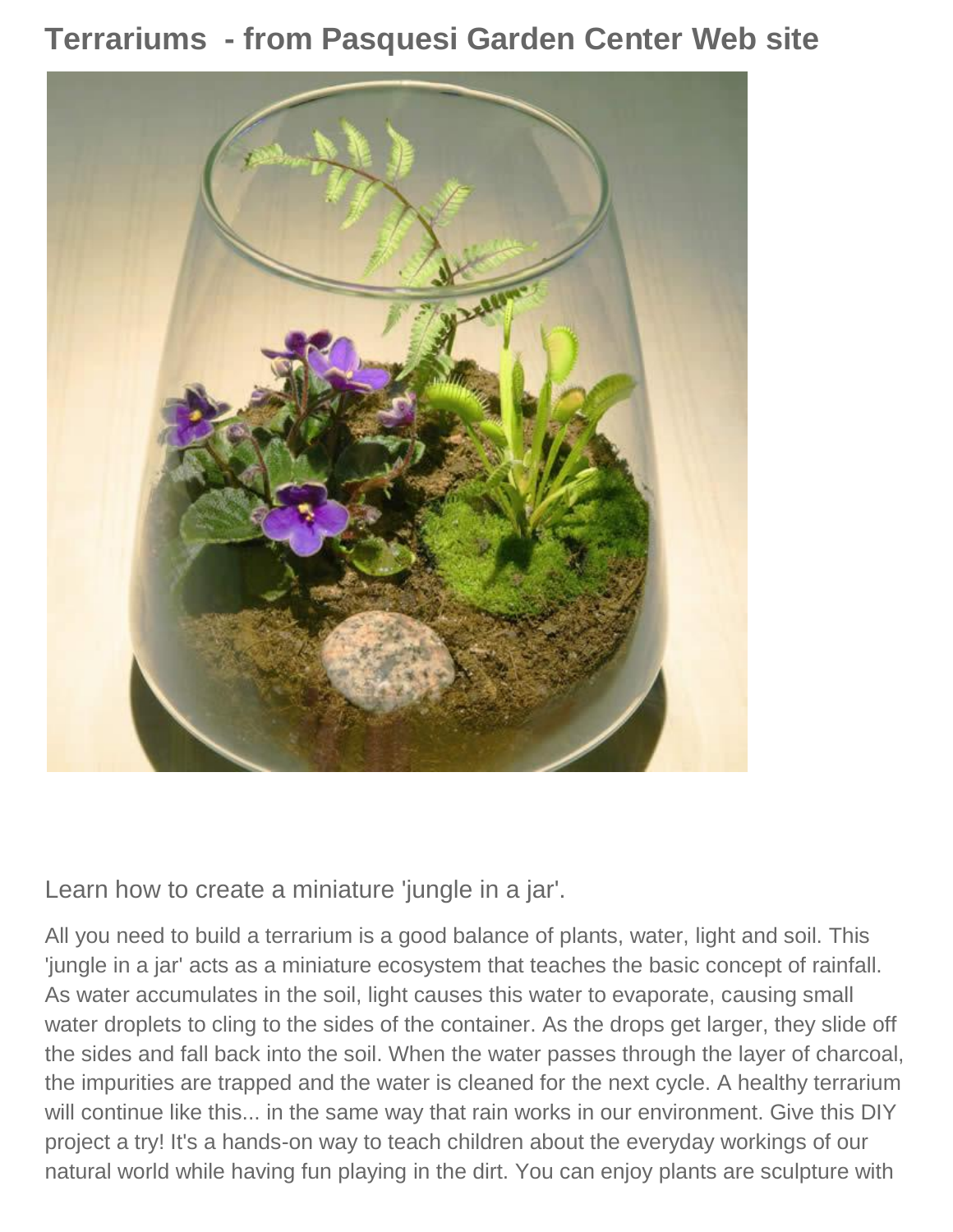the endless combinations of shapes, colors and textures or turn your terrarium into pure magic as a fairy garden.

### **Basic materials**

**Clear glass containers:** Choose a mason jar, hanging glass orb, clear glass cookie jar or any type of glass container that will allow the light to come through. The lid could be a part of the glass container or you could use a small plate or plastic wrap-- anything that will retain and regulate the humidity in the terrarium.

**Potting soil:** A well draining, potting or soilless mix is best for plants in a closed terrarium.

**Sphagnum peat moss:** Add a layer of this fibrous material to prevent the soil from washing down into the gravel layer.

**Pebbles or gravel:** Small-sized pebbles or gravel will insure good drainage. (Aquariumsize gravel works well.)

**Charcoal:** The main benefit of adding charcoal chips to a terrarium is to remove toxins and odors in the mini ecosystem. Charcoal absorbs chemicals in soil, water and air that build up inside.

**Small plants:** Choose plants that share the same growing conditions. Low light: ferns, African violets, moss or even the 'carnivorous, Venus Flytrap. Bright light: succulents, sedum, cacti or an air plant (Tillandsia).

**Tools:** Make your own miniature shovel. Tape or hot glue a plastic spoon to a straw or chopstick. This new tool will help you dig holes and move elements around inside small openings.

### **How to Make your Own Terrarium**

It's never too early to get kids involved with gardening. Give the terrarium some kidappeal with colorful flowering plants or unusual, Venus Flytraps, colored gravel, or... tiny chairs, houses or other elements for a fairy garden.

- 1. Put a one to two-inch layer of pebbles or gravel on the bottom of the container.
- 2. Cover pebbles with a thin layer (one-half inch or so) of charcoal chips.
- 3. Layer two to three inches of sphagnum moss over the pebbles or gravel.